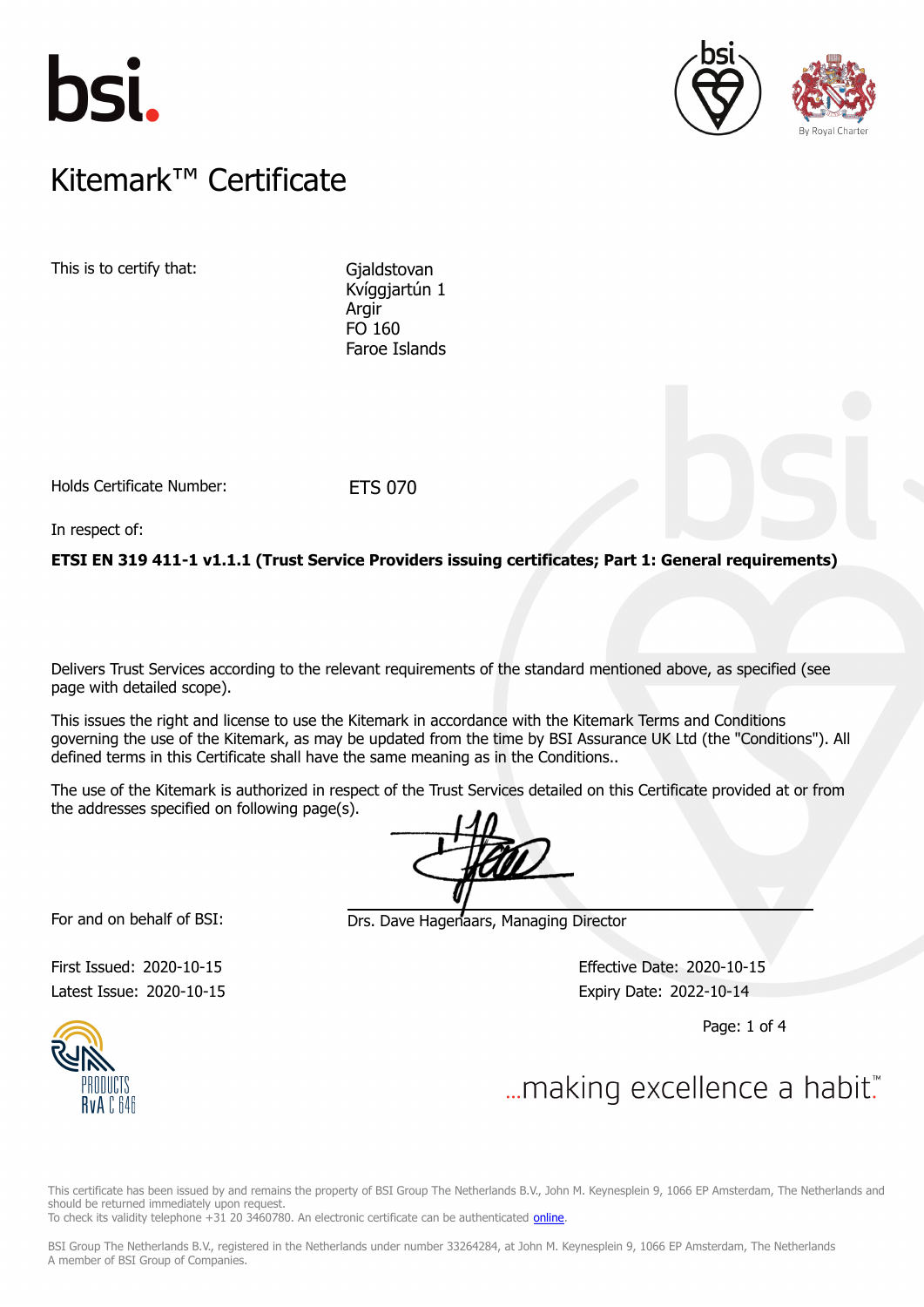# Kitemark™ Certificate

No. ETS 070

On the request of Gjaldstovan, the certification audit on all areas and processes was performed by BSI Group The Netherlands B.V. (John M. Keynesplein 9, 1066 EP Amsterdam, The Netherlands) on behalf of BSI Assurance UK Ltd.

The audit covered all applicable requirements from the audit criteria listed below (see "Audit Information") and are defined in Gjaldstovan's Statement of Applicability, dated 17 September 2020 and the Overview of Applicability, version 1.4.

The scope of the assessment comprised the following Trust Service Provider component services:

- Registration Service (\*)
- Certificate Generation Service (\*)
- Dissemination Service (\*)
- Revocation Management Service (\*)
- Revocation Status Service (\*)
- Subject Device Provision Service (\*) (only applies to the issuance of hard token certificates, policy NCP+)

The TSP component services marked (\*) are performed partly or completely by subcontractors under the responsibility of Gjaldstovan.

These TSP component services are being provided for the following (non-qualified) trust service:

Issuance of public key certificates, in accordance with the policies NCP and NCP+

Latest Issue: 2020-10-15 Expiry Date: 2022-10-14

First Issued: 2020-10-15 Effective Date: 2020-10-15

Page: 2 of 4

This certificate has been issued by and remains the property of BSI Group The Netherlands B.V., John M. Keynesplein 9, 1066 EP Amsterdam, The Netherlands and should be returned immediately upon request. To check its validity telephone +31 20 3460780. An electronic certificate can be authenticated *online*.

BSI Group The Netherlands B.V., registered in the Netherlands under number 33264284, at John M. Keynesplein 9, 1066 EP Amsterdam, The Netherlands A member of BSI Group of Companies.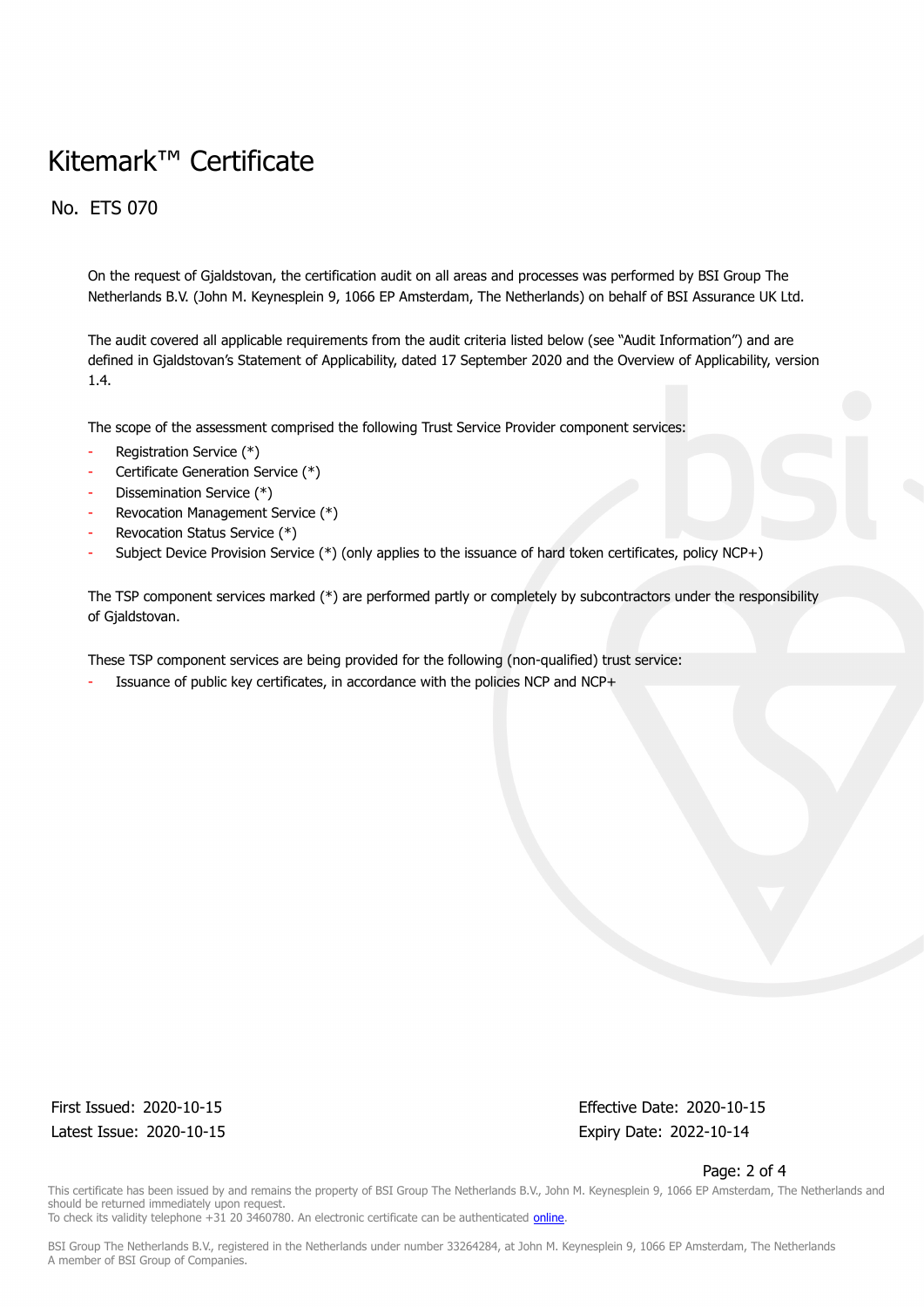# Kitemark™ Certificate

No. ETS 070

The certificates are issued through the issuing Certification Authorities, as specified below:

#### **Root CA: Faroe Islands RootCA1 v1**

- **- Issuing CA: Issuing CA: Faroe Islands IssuingCA1 v1**
	- MobileTokenRSAv1: Authentication, in accordance with policy NCP
- **- Issuing CA: Issuing CA: Faroe Islands IssuingCA2 v1**
	- + CitizenCardsRSAv1: Authentication, in accordance with policy NCP+ (hard-token)

The Certification Authority processes and services are documented in the following documents:

- Gjaldstovan Certificate Policy Faroe Islands Root CA, version 1.1, 01.05.2020
- Certification Practice Statement Faroe Islands RootCA1 v1, version 1.0, 01.05.2020
- Certification Practice Statement Faroe Islands IssuingCA1 v1, version 1.0, 01.05.2020
- Certification Practice Statement Faroe Islands IssuingCA2 v1, version 1.0, 01.05.2020
- Samleikin PKI Disclosure Statement, version 1.0, 01.05.2020

Our certification audit was performed in May 2020 and August/September 2020. The result of the audit is that we conclude, based on the objective evidence collected during the certification audit as of 18 September 2020, the areas assessed during the audit were generally found to be effective, based on the applicable requirements defined in Gialdstovan's Statement of Applicability, dated 17 September 2020 and the Overview of Applicability, version 1.4.

Latest Issue: 2020-10-15 Expiry Date: 2022-10-14

First Issued: 2020-10-15 Effective Date: 2020-10-15

Page: 3 of 4

This certificate has been issued by and remains the property of BSI Group The Netherlands B.V., John M. Keynesplein 9, 1066 EP Amsterdam, The Netherlands and should be returned immediately upon request. To check its validity telephone +31 20 3460780. An electronic certificate can be authenticated [online.](https://pgplus.bsigroup.com/CertificateValidation/CertificateValidator.aspx?CertificateNumber=ETS+070&ReIssueDate=15%2f10%2f2020&Template=uk)

BSI Group The Netherlands B.V., registered in the Netherlands under number 33264284, at John M. Keynesplein 9, 1066 EP Amsterdam, The Netherlands A member of BSI Group of Companies.